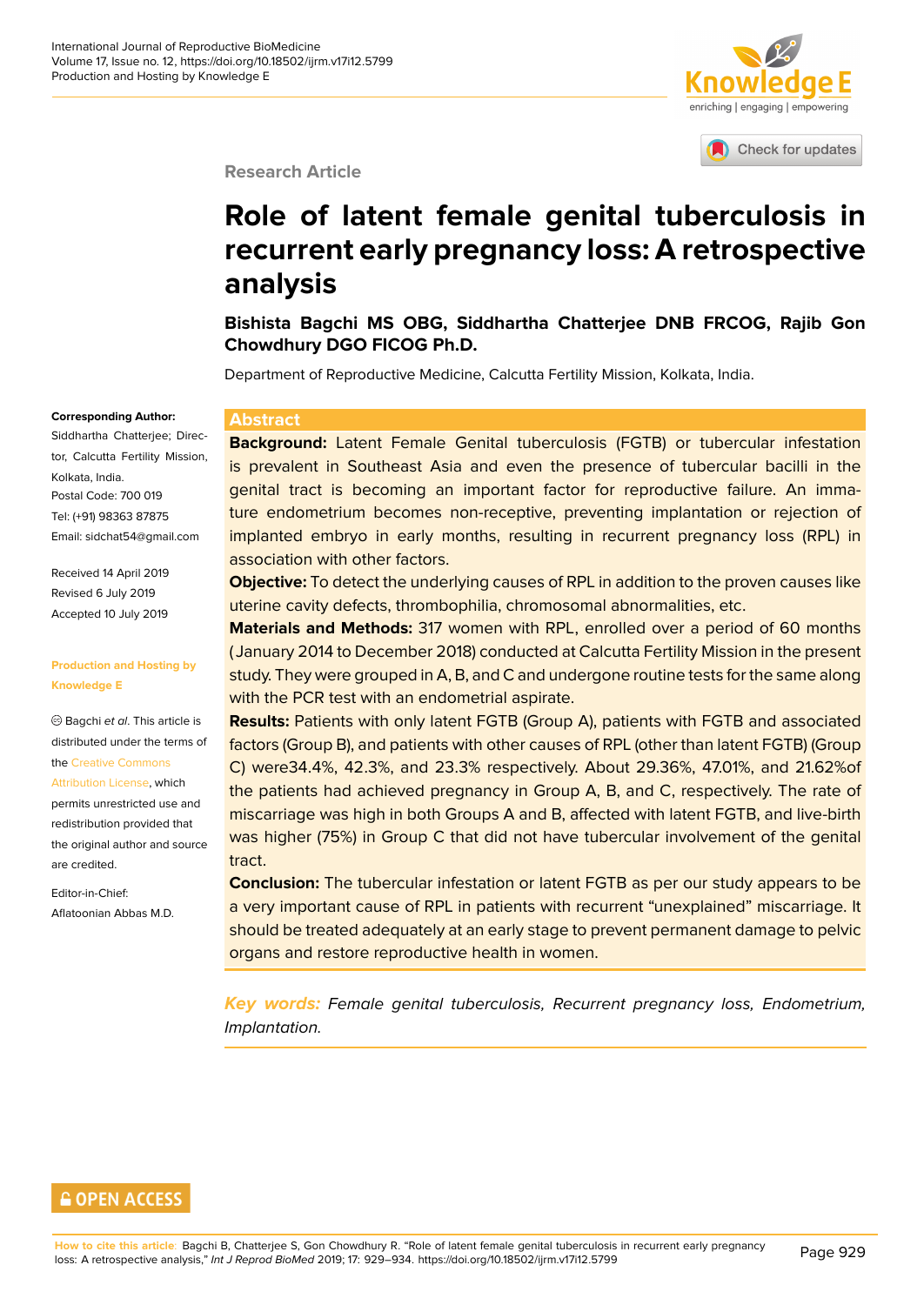# **1. Introduction**

Female genital tuberculosis (GTB) is typically detected in 18-19% of Indian women of the reproductive age groups as per a study conducted in 2008, which increased to 19-30% in 2015, affecting the pelvic organs by different routes, often during investigating for infertility (1). It is difficult to find out the actual incidence of GTB as many cases are asymptomatic and diagnosed incidentally. Although the frank Extra-pulmonary tuberculosis (EPTB) in the form of GTB is prevalent in Southeast Asia, the mere presence of tubercular bacilli in the genital tract which may otherwise be called as latent female genital tuberculosis (FGTB)infestation is becoming more and more important as a causative factor for reproductive failure (2, 3). Implantation is one of the important early stages for the initiation of successful pregnancy that involves formation of matured embryo and receptive endometrium. An immature endometrium becomes non-receptive that does not allow implantation and rejects the implanted early embryo from its nidation site. Endometrial development may be affected by tubercular infestation that invites harmful cytokines in the decidua. It has been observed that sub-endometrial vascularity decreases due to the involvement of basal layer of the endometrium in latent FGTB as evident by pioneer work (4). The possibility of vascular micro thrombus formation following the tubercular assault of endometrium leads to implantation failure and miscarriage. Tuberculous endometritis is found in 80% of patients, whereas tuberculous salpingitis and oophoritis are seen in around 8% of them (5, 6). However, according to few, the endometrium appears to be the most commonly involved site in EPTB (7). The incidence of pregnancy and live birth following is seen to be quite low and the possibility of ectopic pregnancy increases or results in loss of pregnancy (8, 9).

The purpose of this study was to detect the underlying causes of recurrent pregnancy loss (RPL) in addition to the causes like uterine cavity defects, thrombophilia, chromosomal abnormalities, etc., so far mentioned in literature.

# **2. Materials and Methods**

A total of 317 woman aged range between 20-45 yr old who were referred to Department of Reproductive Medicine at Calcutta Fertility Mission, over a period of 60 months ( January 2014 to December 2018) were enrolled in this observational study. The inclusion criteria were woman who had two or more recurrent pregnancy losses, women who had diagnosed uterine malformations, chromosomal defects, thrombophilia etc. were excluded.

Women were divided into three groups: Groups A, B, and C in which Group A (only TB-PCR Positive, n = 109) included patients with RPL who had only latent FGT Bas the etiological factor of the losses among the factors screened in this study. Group B (TB-PCR Positive,  $n = 134$ ) consisted of women with recurrent miscarriage who were found to have tubercular bacilli along with any of the other factors as etiology. Group C (TB-PCR-Negative,  $n = 74$ ) included patients who did not have any tubercular infestation but some other etiology for RPL. They had undergone routine tests for the same along with the PCR test with an endometrial aspirate.

## **2.1. Ethical consideration**

The Ethical Committee of Calcutta Fertility Mission has given clearance for the retrospective study of a prospective database on 02/01/2019 (code: CFM/2019/024). Written informed consent has been obtained from all women who participated in the study.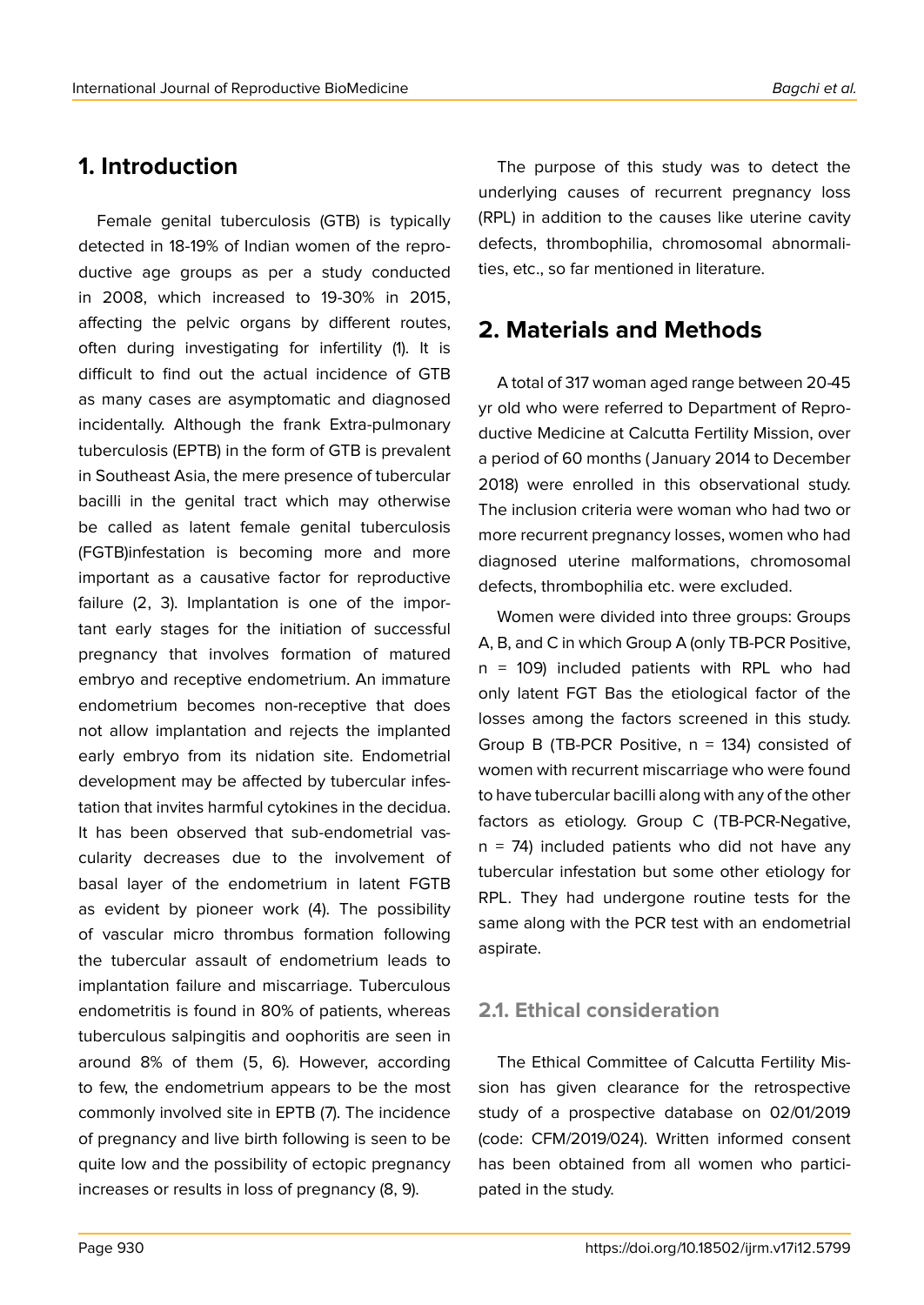## **2.2. Statistical analysis**

The obtained results were analyzed using SPSS Statistics software (Statistical Package for the Social Sciences, version 17.0, SPSS Inc, Chicago, Illinois, USA). The comparison between groups was evaluated using the Pearson's Chi-Square test and Fischer's exact test. A P value of <0.05 was considered to be statistically significant.

## **3. Results**

A total of 317 patients included in this study were divided into three groups as follows: Group A consisted of 109 patients (34.4%), Group B included 134 patients (42.3%), and Group C had 74 patients (23.3%). Both the age of the patient and their obstetric score did not have any statistical significance in the present study. 76.6% had latent FGTB detected by PCR test (TB-PCR positive). On a descriptive statistical analysis, it was observed that the latent FGTB was an important cause of RPL irrespective of association with the other etiological factors, age, or the obstetric score (Tables I, II). Other causes of RPL like overt diabetes, hypothyroidism or hyperthyroidism, hyperandrogenism, hyperprolactinemia, low ovarian reserve, hyperhomocysteinemia,

antiphospholipid antibody syndrome, and toxoplasmosis were analyzed (Table III).

Both impaired Glucose Tolerance Test and abnormal levels of TSH were not seen to be a statistically significant cause of RPL ( $p = 0.618$ ). Though we found that the patients suffering from RPL have increased testosterone or decreased AMH levels with or without associated latent FGTB, these parameters were not statistically significant (p = 0.377). Even increased levels of Serum Homocysteine was not found to have any statistical ( $p =$ 0.496).

Group C participants who had hyperprolactinemia as the only etiology of RPL were more than the participants of Group B who had increased levels of prolactin associated with latent FGTB. In both groups, B and C, toxoplasmosis was seen to be a statistically significant factor for causing RPL. Anti-cardiolipin antibodies and Lupus anticoagulant time also did not have any statistical significance as the RPL etiology. Among these three groups the clinical pregnancy rate (CPR), live birth rate (LBR), and miscarriage rate have been calculated and compared. CPR within next 12 months, after taking anti-tubercular drugs for six months, was more in Group B when compared to Groups A and C and was statistically significant. Also, LBR and miscarriage rate was statistically significant (Table IV). The rate of miscarriage was high in both Groups A and B compared to Group C.

| Age       | Group          |            |            | <b>Total</b> | P-value |
|-----------|----------------|------------|------------|--------------|---------|
|           | <b>Group A</b> | Group B    | Group C    |              |         |
| $20 - 25$ | 27 (24.77)     | 16 (11.94) | 17 (22.97) | 60(18.93)    | 0.060   |
| 26-30     | 40 (36.7)      | 59 (44.03) | 19 (25.68) | 118 (37.22)  |         |
| 31-35     | 29 (26.61)     | 37 (27.61) | 25 (33.78) | 91(28.71)    |         |
| 36-40     | 9(8.26)        | 19 (14.18) | 12 (16.22) | 40 (12.62)   |         |
| 41-45     | 4(3.67)        | 3(2.24)    | 1(1.35)    | 8(2.52)      |         |

#### **Table I.** Age of women in groups

Data presented as n (%); Pearson's Chi-Square test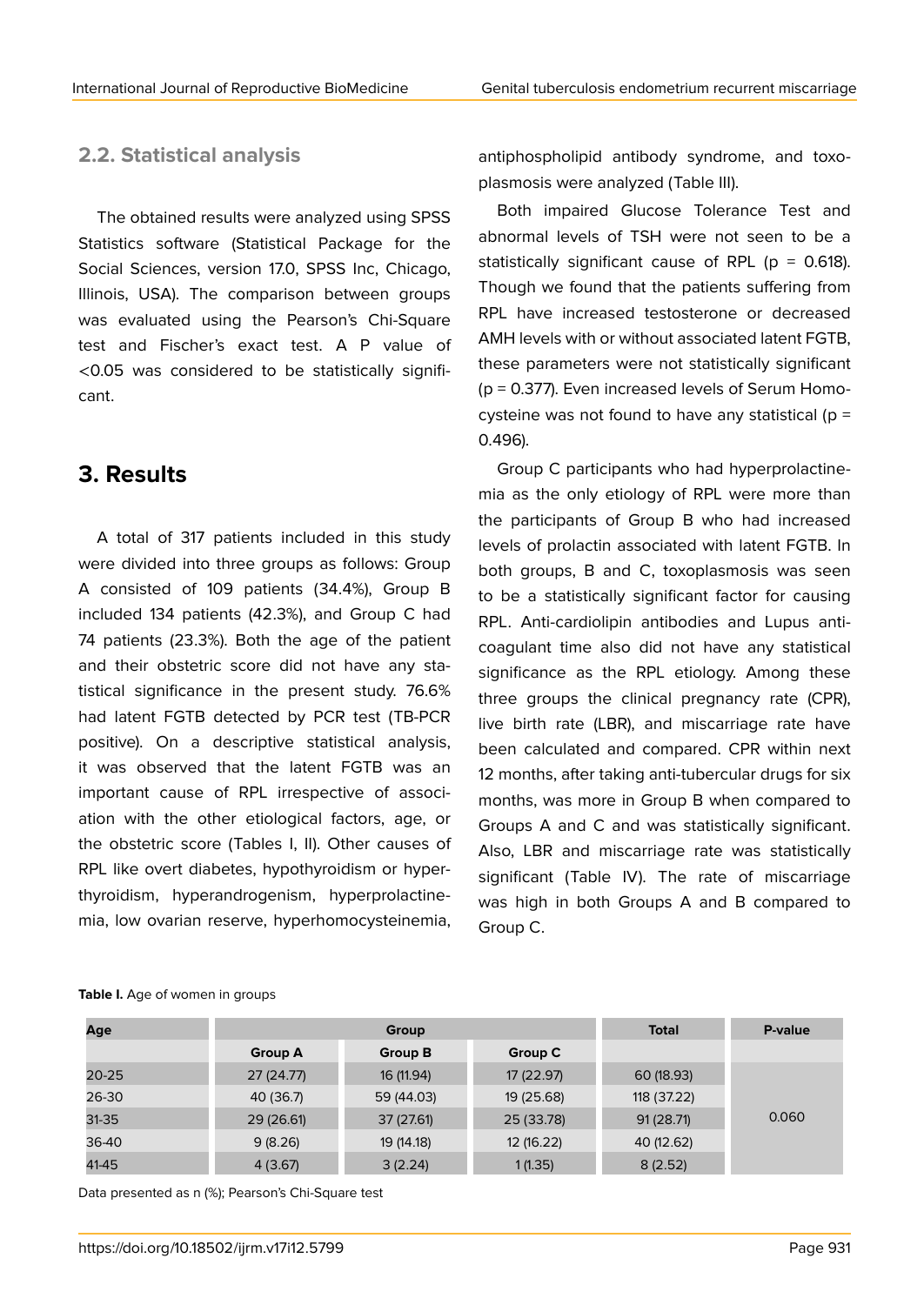| <b>Obstetric score</b> |                | Group          |            | <b>Total</b> | P-value |
|------------------------|----------------|----------------|------------|--------------|---------|
|                        | <b>Group A</b> | <b>Group B</b> | Group C    |              |         |
| $P(0+2)$               | 23(21.1)       | 43 (32.09)     | 29 (39.19) | 95 (29.97)   | 0.064   |
| $P(0+3)$               | 60 (55.05)     | 59 (44.03)     | 27 (36.49) | 146 (46.06)  |         |
| $P(0+4)$               | 11 (10.09)     | 13(9.7)        | 5(6.76)    | 29(9.15)     |         |
| $P(0+5)$               | 2(1.83)        | 9(6.72)        | 1(1.35)    | 12(3.79)     |         |
| $P(0+6)$               | 4(3.67)        | 1(0.75)        | 1(1.35)    | 6(1.89)      |         |
| $P(0+7)$               | 1(0.92)        | 1(0.75)        | 3(4.05)    | 5(1.58)      |         |
| $P(1+2)$               | 3(2.75)        | 3(2.24)        | 3(4.05)    | 9(2.84)      |         |
| $P(1+3)$               | 2(1.83)        | 4(2.99)        | 2(2.7)     | 8(2.52)      |         |
| $P(1+4)$               | 3(2.75)        | O(0)           | 1(1.35)    | 4(1.26)      |         |
| $P(2+2)$               | O(0)           | 1(0.75)        | 2(2.7)     | 3(0.95)      |         |

#### **Table II.** Obstetric score of participants

Data presented as n (%); Pearson's Chi-Square test, P: Parity

### **Table III.** Participants etiology

|                 | <b>Group A</b> | <b>Group B</b> | <b>Group C</b> | P-value |
|-----------------|----------------|----------------|----------------|---------|
| Pcr/Mtb         | 109 (100)      | 134 (100)      | O(0)           | < 0.001 |
| Gtt             | O(0)           | 42 (31.34)     | 14 (18.92)     | 0.053   |
| Tsh             | O(0)           | 20 (14.93)     | 13 (17.57)     | 0.618   |
| Toxo            | O(0)           | 4(2.99)        | 12 (16.22)     | 0.001   |
| Aca             | O(0)           | 9(6.72)        | 3(4.05)        | 0.545   |
| La              | O(0)           | 5(3.73)        | 5(6.76)        | 0.339   |
| St              | O(0)           | 32 (23.88)     | 16 (21.62)     | 0.711   |
| Amh             | O(0)           | 34 (25.37)     | 23 (31.08)     | 0.377   |
| Pr <sub>l</sub> | O(0)           | 15 (11.19)     | 20 (27.03)     | 0.003   |
| Homocysteine    | O(0)           | 7(5.22)        | 2(2.7)         | 0.496   |

Data presented as n (%); Fischer's exact test

PCR/MTB: Polymerase chain reaction/ mycobacterium tuberculosis; GTT: Glucose tolerance test; TSH: Thyroid stimulating hormone; TOXO: Toxoplasmosis; ACA: Anti-cardiolipin antibody; LA: Lupus anticoagulant; ST: Serum testosterone; AMH: Anti-Mullerian hormone; PRL: Prolactin

**Table IV.** Clinical pregnancy rate, live birth rate, and miscarriage rate in groups

|                    | <b>Group A</b> | Group B    | Group C    | <b>Total</b> | P-value |
|--------------------|----------------|------------|------------|--------------|---------|
| Clinical pregnancy | 32 (29.36)     | 63 (47.01) | 16 (21.62) | 111 (35.02)  | < 0.001 |
| Live birth         | 12(37.5)       | 22 (34.92) | 12(75)     | 46 (41.44)   | 0.013   |
| Miscarriage        | 20(62.5)       | 39 (61.9)  | 3(18.75)   | 62 (55.86)   | 0.005   |

Data presented as n (%); Pearson's Chi-Square test

# **4. Discussion**

Repeated miscarriage appears to be a curse in a woman's reproductive career. It becomes difficult to form a work-up to detect the cause of RPL in the early months as a continuation of pregnancy involves many factors. The factors may be genetic factors, anatomical causes (uterine cavity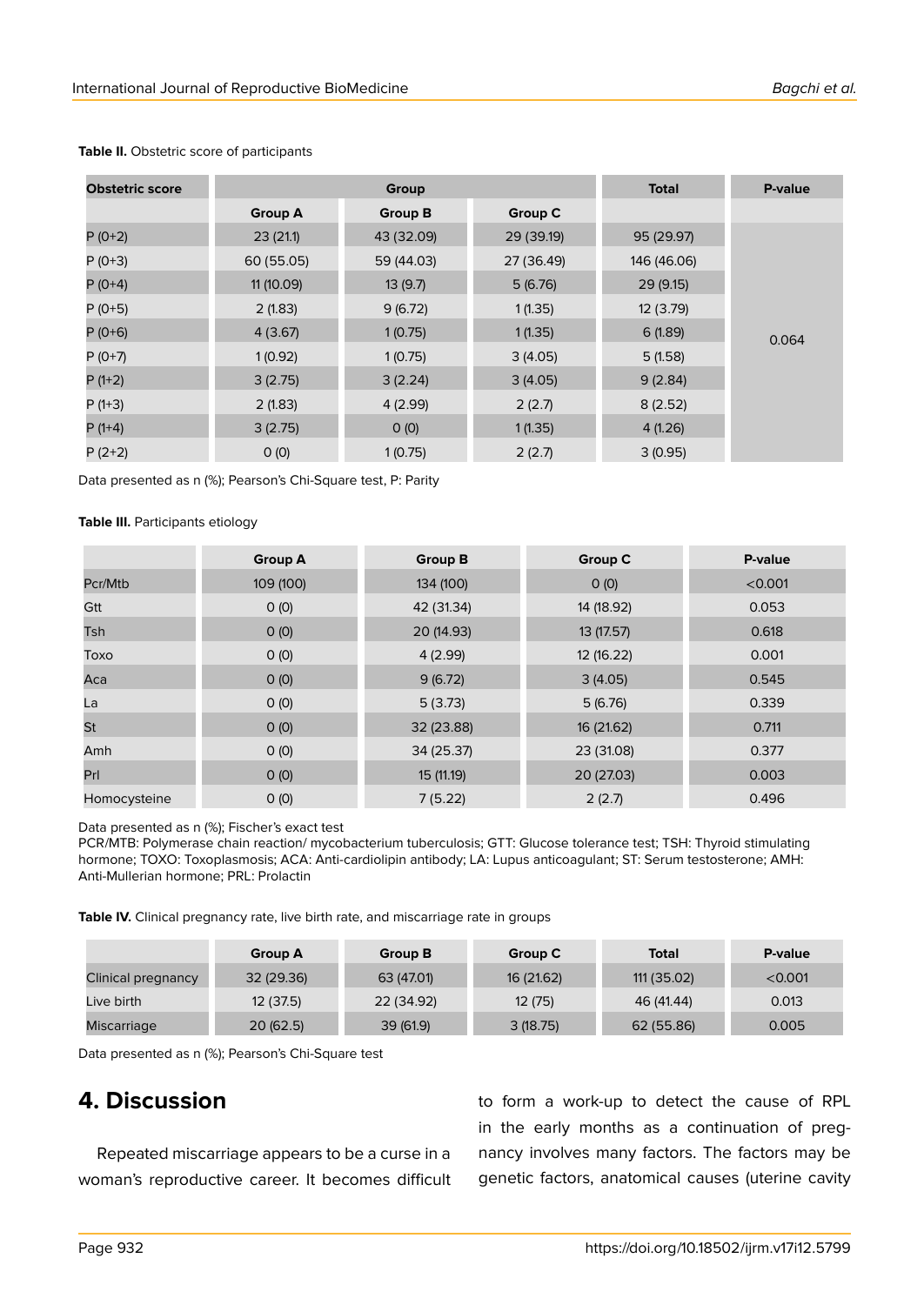defect), hormonal causes, or miscellaneous like infections and immunological factors. In this study, uterine defects and ectopic pregnancy have been excluded, and a focus is placed on other factors. Routine tests which involve factors mentioned previously have been performed in all patients and one new test included in the miscellaneous group has been performed to detect a tubercular infestation of the endometrium as a causative factor of RPL (10). It has been observed that quite a large number of cases of RPL are affected with latent FGTB or a tubercular infestation of the endometrium as a sole or strongly associated factor for the development of such an unfortunate situation.

The prevalence of FGTB in developing countries is high among infertile patients with tubal factor involvement, involving almost 90%; with 82.9% having endometrial involvement too (11).

It has been seen that 92.3% of infertile women without tubal defects who had been treated with anti-tubercular drugs (ATD) based on a positive endometrial aspirate TB-PCR test had spontaneous conception within 12 months of treatment (12). Similarly, in our study, patients with RPL with secondary infertility who otherwise had no other demonstrable cause of pregnancy loss other than latent FGTB, 29.36% of patients had conceived spontaneously during or within 12 months of ATD administration. 47.01% of the patients in our study had spontaneous conception after a treatment with ATD and any other associated etiological factor for RPL. Anti-tubercular treatment (ATT) should be given in early disease if the patient had raised ESR (≥ 20 mm/first hr), Mantoux test positive (induration  $\geq$  10 mm), hysterosalpingography picture or ultrasonological picture suggestive of GTB. Hence the chances of pregnancy can be enhanced and irreversible damage to the endometrium and especially fallopian tubes can be prevented and there will be increased chances of conception (13).

In our study, 16.22% of patients had toxoplasmosis as the sole factor for RPL, whereas 2.99 % of them had toxoplasmosis associated with latent FGTB, which complies with other studies (14, 15). Hyperprolactinemia in initial stage of follicular growth may hinder secretion of progesterone which eventually result in luteal phase defects and RPL, and the treatment may reduce the rate of miscarriage in a subsequent pregnancy in these women which is similar to our findings (16).

In recent studies, only 36.7% patients with GTB have been noted to achieve pregnancy after ATD treatment which concludes that the outcome of infertility in GTB is not very optimistic and IVF-ET need to be considered in such cases (8). In this study, CPR and LBR were relatively better being 29.36% and 37.5%, respectively, in Group A and 47.01% and 34.92%, respectively, in Group B.

In our study, the rate of miscarriage in an ongoing pregnancy was high in both Group A (62.5%) and Group B (61.9%); compared to 18.75% in Group C that correlates with other studies (17) which conclude that in women with GTB, the CPR per cycle was low and spontaneous abortion was high. Women with GTB were seen to represent a less favorable group within other tubal factor patients when treated with IVF-ET.

Low-grade inflammation might lead to minimal structural and functional alteration of the pelvic organs as observed in Mycobacterium tuberculosis infestation. Mycobacterium colonization in the endometrium, what has been mentioned as the tubercular infestation, may be a cause of reproductive failure too (3). An important cause of implantation failure is the immunological factor and improving endometrial receptivity in the course of fertility management by improving success rates. The evaluation of implantation markers is necessary to detect occult endometrial assault. The most offensive cytokine for the loss of pregnancy is